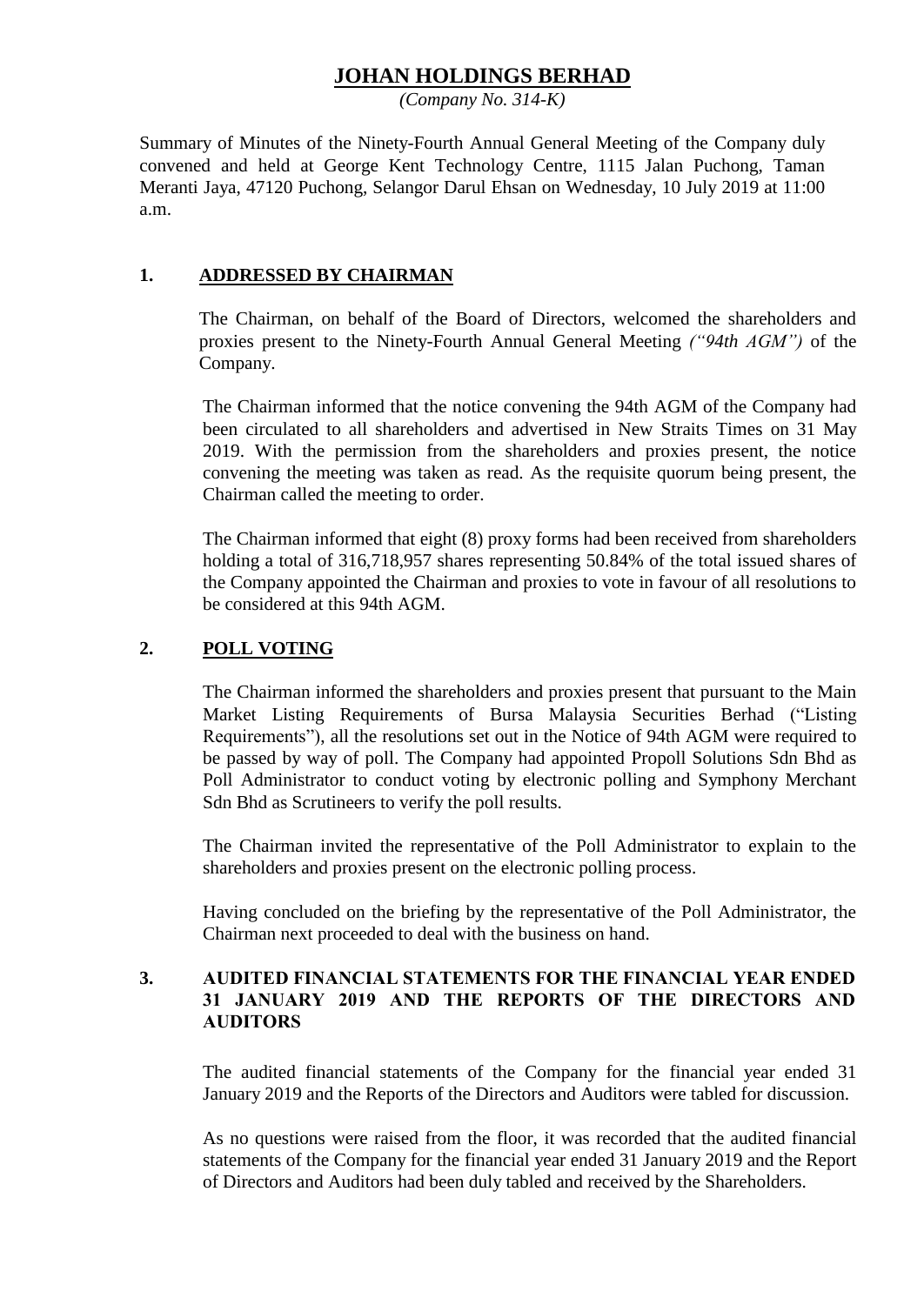#### **JOHAN HOLDINGS BERHAD (314-K)**

Summary of Minutes of the Ninety-Fourth Annual General Meeting held on Wednesday, 10 July 2019 at 11:00 a.m. – Cont'd

## **4. POLL RESULTS**

All the resolutions tabled at the 94th AGM of the Company were duly passed by the shareholders of the Company and the poll results of the resolutions as summarised below:-

|                                                                                                                                                                                                                                               | <b>FOR</b>    |           | <b>AGAINST</b> |          |
|-----------------------------------------------------------------------------------------------------------------------------------------------------------------------------------------------------------------------------------------------|---------------|-----------|----------------|----------|
|                                                                                                                                                                                                                                               | No. of shares | $\%$      | No. of shares  | $\%$     |
| <b>Ordinary Resolution 1</b><br>To re-elect Puan Sri Datin Tan<br>Swee Bee as a Director                                                                                                                                                      | 316,941,757   | 99.999369 | 2,000          | 0.000631 |
| <b>Ordinary Resolution 2</b><br>To re-elect Dato' Ahmad<br>Khairummuzammil Bin Mohd<br><b>Yusoff as a Director</b>                                                                                                                            | 316,941,757   | 99.999369 | 2,000          | 0.000631 |
| <b>Ordinary Resolution 3</b><br>To approve the payment of<br>Directors' fees and benefits to<br>Non-Executive Directors for<br>financial year ended 31 January<br>2019                                                                        | 316,740,657   | 99.994286 | 18,100         | 0.005714 |
| <b>Ordinary Resolution 4</b><br>To re-appoint Deloitte PLT as the<br>Company's Auditors<br>for<br>the<br>financial year ending 31 January<br>2020 and to authorise the Board<br>fix<br>of<br><b>Directors</b><br>their<br>to<br>remuneration. | 316,939,757   | 99.994321 | 18,000         | 0.005679 |
| <b>Ordinary Resolution 5</b><br>Retention of Independent Non-<br>Executive Director - Dato'<br>Ahmad Khairummuzammil Bin<br>Mohd Yusoff                                                                                                       | 316,921,757   | 99.994321 | 18,000         | 0.005679 |
| <b>Ordinary Resolution 6</b><br>Retention of Independent Non-<br>Executive Director – Mr Ooi<br>Teng Chew                                                                                                                                     | 316,721,757   | 99.994317 | 18,000         | 0.005683 |
| <b>Ordinary Resolution 7</b><br>Authority to Directors to allot<br>shares                                                                                                                                                                     | 316,921,657   | 99.992396 | 24,100         | 0.007604 |